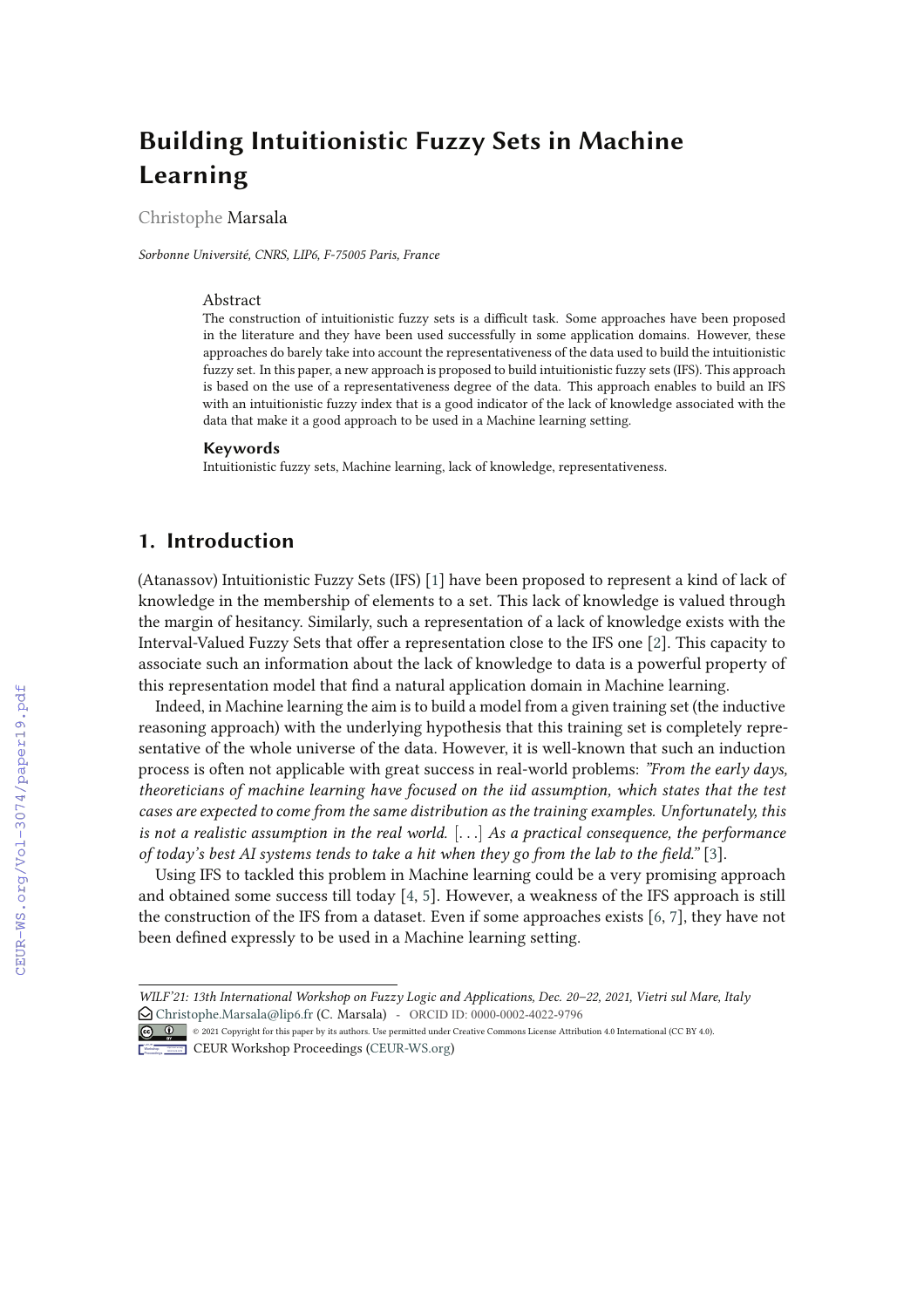In this paper, we propose a new approach to construct IFS from a dataset that takes care of the specificity of the Machine learning setting. Firstly, in Section 2 a recall of existing approaches is done. Secondly, in Section 3, the proposed approach is introduced. Thirdly, in Section 4, an experimental study is presented to bring out some main properties of the proposed approach. Finally, a conclusion and some future work are presented.

### **2. Construction of intuitionistic fuzzy sets: existing approaches**

In this section, we focus on existing approaches to build IFS. The following notations are used. Let  $\mathcal{U} = \{u_1, \ldots, u_n\}$  be a discrete universe and let A be a subset of U, and let  $P = \{p_1, \ldots, p_n\}$ be a probability distribution on  $\mathcal U$  with  $0\leq p_{i+1} < p_i \leq 1$  and  $\sum_{i=1}^n p_i = 1$ .

The question that should be answered is "how to define the intuitionistic fuzzy set A of U *from* P?" There does not exist a lot of approaches in the literature to answer this question, we present hereafter the 2 main ones. First of all we present the approach based on the definition of a mass assignment [7], and afterwards we present the approach by [6] based on the use of an intuitionistic fuzzy generator.

### **2.1. Basic recalls**

Intuitionistic fuzzy sets have been introduced by Atanassov [1].

An IFS A of U is defined as:  $A = \{(u, \mu_A(u), \nu_A(u)) \mid u \in U\}$  with  $\mu_A : U \to [0, 1]$  and  $\nu_A: U \to [0,1]$  such that for all  $u \in U$ ,  $0 \leq \mu_A(u) + \nu_A(u) \leq 1$ . The values  $\mu_A(u)$  and  $\nu_A(u)$ are, respectively, the membership degree and the non-membership degree of  $u$  to  $A$ .

The *margin of hesitancy* (or *intuitionistic fuzzy index*) of u to A is defined as  $\pi_A(u) = 1 (\mu_A(u) + \nu_A(u))$ , it informs about the lack of knowledge about A when it exists. When the margin of hesitancy according to A is equal to zero for all u, that is to say when  $\mu_A(u) + \nu_A(u) =$ 1,  $\forall u \in U$ , then A is a Zadeh's fuzzy set.

#### **2.2. The mass assignment approach**

This approach has been introduced in [7] and detailed also in [8]. It has been used in Machine learning applications presented in [9] and [5].

### **2.2.1. Mass assignment**

From a probability distribution P, a mass assignment  $m_A$  of a fuzzy set A of U can be defined thanks to the mass assignment theorem introduced in [10] that enables such a construction:

$$
m_A(F_i) = \mu_i - \mu_{i+1} \text{ for } i = 1, \dots, n-1
$$
  

$$
m_A(F_n) = \mu_n
$$

where  $F_i = \{u \in \mathcal{U} \mid p(u) \geq p_i\}$  and

$$
\mu_i = |F_i| p_i + \sum_{j=i+1}^n (|F_j| - |F_{j-1}|) p_j.
$$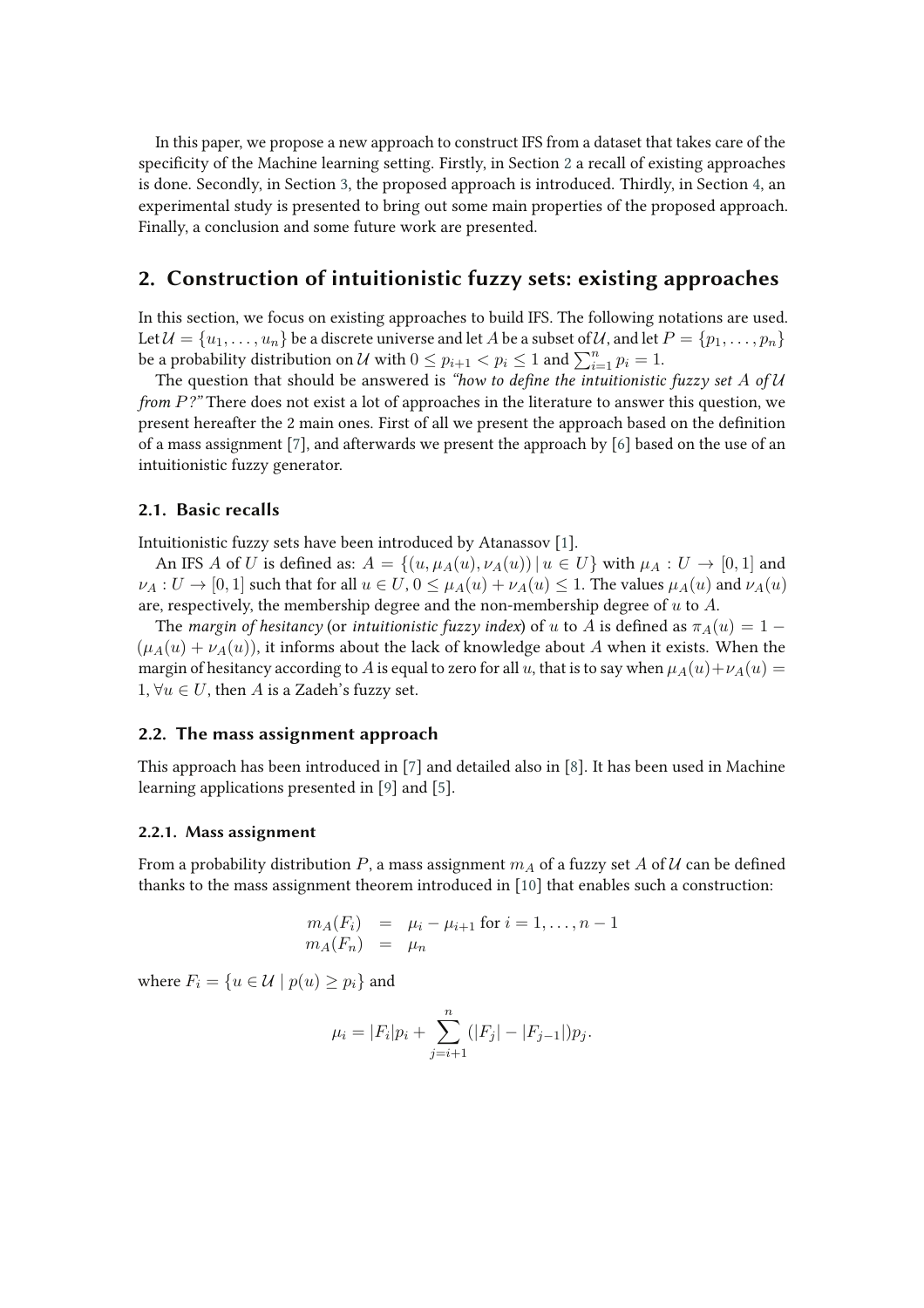### **2.2.2. Algorithm to build an IFS from a mass assignment**

In [7], the building of an IFS  $A = \{(u, \mu_A(u), \nu_A(u)) | u \in U\}$  could be done from two independent probability distributions on  $\mathcal U\colon P^+$  the probability distribution connected to the membership of the elements of  $U$  to the IFS  $A$ , and  $P^-$  the probability distribution connected to their non-membership to the IFS A. The process is done according to the following steps [7]:

- 1. On the one hand, the mass assignment  $m_A^+$  is build from  $P^+$  with the mass assignment theorem (see Section 2.2.1). As stated in [7]:  $m_A^+(u)$  is the possibility that u has the value  $m_A^+(u)$  and thus, it is considered that  $m_A^+(u) = \mu_A(u) + \pi_A(u)$ .
- 2. On the other hand, the mass assignment  $m_A^{\perp}$  is build from  $P^-$  with the mass assignment theorem.  $m_A^-(u)$  is the possibility that  $u$  has the value  $m_A^-(u)$  and it is considered that  $m_A^-(u) = \nu_A(u) + \pi_A(u).$
- 3. Finally, the aggregation of  $m_A^+$  and  $m_A^-$  enables to obtain  $\mu_A$  and  $\nu_A$  taking into account that, for all  $u \in U$ ,  $\mu_A(u) + \mu_A(u) + \pi_A(u) = 1$ , it gives  $m_A^+(u) + m_A^-(u) = 1 + \pi_A(u)$ and thus for all  $u \in \mathcal{U}$ ,  $\pi_A(u) = m_A^+(u) + m_A^-(u) - 1$  that leads to the determination of the values  $\mu_A(u)$  and  $\nu_A(u)$ .

By means of the above process, the IFS  $A\subseteq \mathcal{U}$  can be completely defined from  $P^+$  and  $P^-$ .

#### **2.2.3. Discussion**

This approach to define the IFS  $\vec{A}$  could have the drawback to produce a negative value for  $\pi_A(u)$  as there is no guarantee that  $m_A^+(u)+m_A^-(u)\geq 1$  for all  $u\in\mathcal{U}.$  Indeed, an IFS could not necessarily be build from any probability distributions and IFS could not be a convenient model in this case.

However, one solution when facing a negative value for  $\pi_A(u)$  is to set it to 0, it is the solution that has been used in the experimental part of this paper.

In a Machine learning setting, this approach to define the IFS  $A$  is interesting because it does not need any hyper-parameter to be set.

### **2.3. The fuzzy generator approach**

The fuzzy generator approach to build an IFS that is described in this section has been proposed in [6]. This approach has been mainly used in image segmentation [11] [4], or in clustering problems [12] to cite some examples of its use.

### **2.3.1. Intuitionistic fuzzy generator**

The definition of an intuitionistic fuzzy generator (IFG) has been introduced in  $[6]$ : a function  $\Phi$ :  $[0, 1] \rightarrow [0, 1]$  is called an intuitionistic fuzzy generator if  $\Phi(x) \leq 1 - x$  for all  $x \in [0, 1]$ .

An example of such a generator is:

$$
N(x) = \frac{1-x}{1+\lambda x}, \text{ with } \lambda > 0
$$

where  $N(0) = 1$  and  $N(1) = 0$ .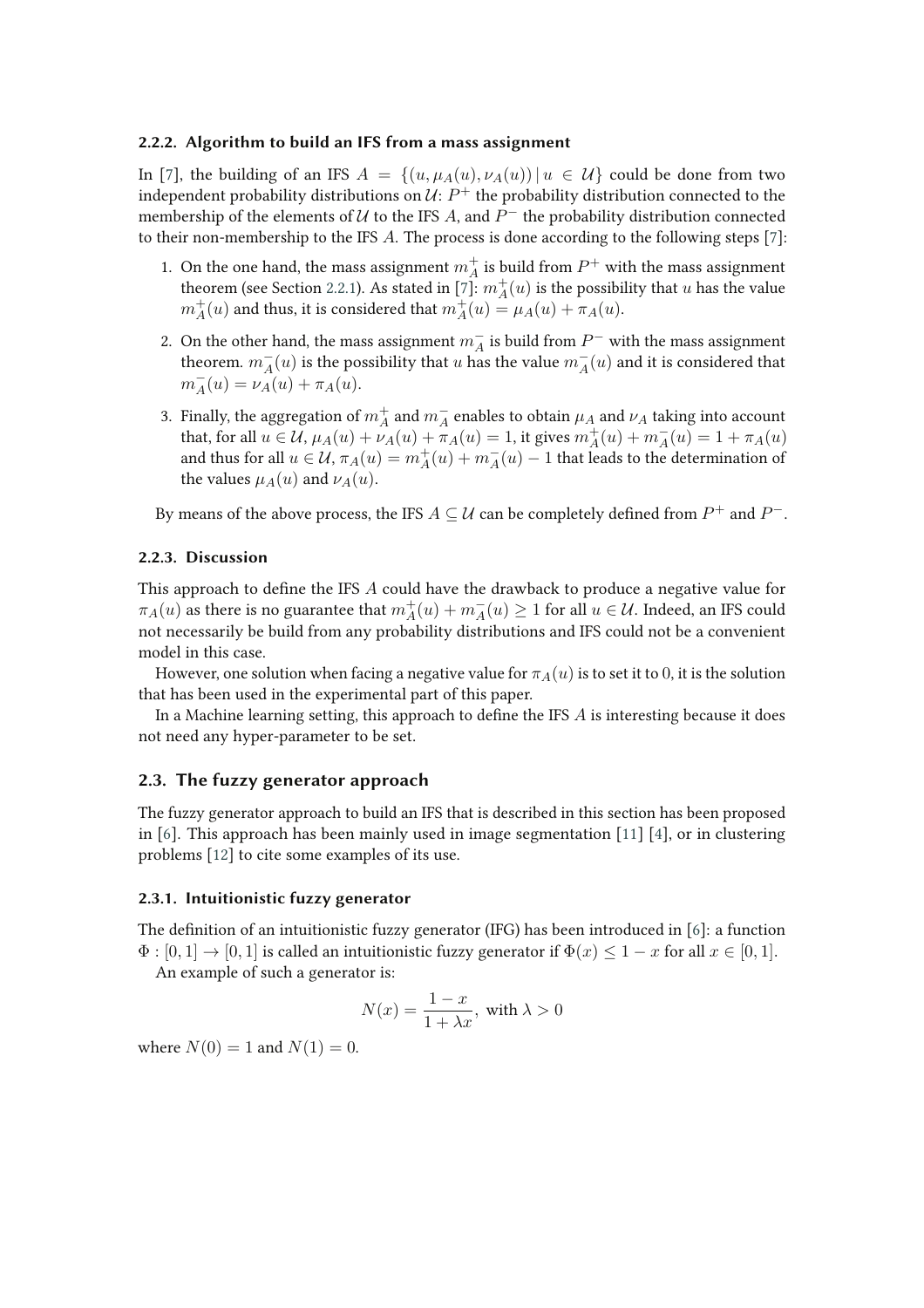### **2.3.2. Construction of an IFS by means of an IFG**

An IFS can be defined from a fuzzy set by means of an IFG [6]: let  $A = \{(u, \mu_A(u)) \mid u \in$  $\mathcal{U}$  be a fuzzy sets on  $\mathcal{U}$ , and let  $\Phi$  be an intuitionistic fuzzy generator, then the set  $\tilde{A} =$  $\{(u, \mu_A(u), \Phi(\mu_A(u))) \mid u \in \mathcal{U}\}\$ is an intuitionistic fuzzy set on  $\mathcal{U}.$ 

### **2.3.3. Discussion**

In [4] and in [12], the IFG presented in Section 2.3.1 is used to build the IFS, but another IFG can be used, see for instance [11].

In a Machine learning setting, this approach to build IFS is very promising, in particular in non-supervised Machine learning problems. However, the choice of at least one hyperparameter, the IFG, should be done. Moreover, if the IFG given in Section 2.3.1 is used, it is also mandatory to choose a good value for  $\lambda$ .

### **3. A new approach to build an IFS**

The proposed approach is dedicated to the construction of an IFS in a machine learning setting (but not limited to this kind of application domain). As a consequence, we consider that the information provided to build the IFS is not only probability distributions but a complete set of instances separated into two classes.

Let X be a universe of values and  $\mathcal{U} = \{u_1, \ldots, u_n\} \subseteq \mathcal{X}$  be a discrete subset of X, and let  $C = \{+, -\}$  be a set of classes over the elements of X. For  $i = 1, \ldots, n$ , let  $n_i^+$  $i<sub>i</sub>$  be the number of instances of  $u_i$  that are associated with class +, and let  $n_i^-$  be the number of instances of  $u_i$  that are associated with class −. We denote by  $n^+ = \sum_{i=1}^n n_i^+$  $i^+$  and  $n^- = \sum_{i=1}^n n_i^-$  and we assume in the following that  $n^+ \neq 0$  and  $n^- \neq 0$ . Moreover, we denote by  $n_i = n_i^+ + n_i^-$ ,  $\forall i = 1, \ldots, n$  and we assume that  $n_i \neq 0, \forall i = 1, \ldots, n$ .

In the following, a *training set* is the tuple  $\langle \mathcal{U}, \mathcal{C}, (n_1^+,\ldots,n_n^+), (n_1^-,\ldots,n_n^-) \rangle$ .

The set of values  $n_1^+$ , ...,  $n_n^+$  (resp.  $n_1^-$ , ...,  $n_n^-$ ) defines a probability distribution  $P^+$ (resp.  $P^-$ ) over U such that  $P^+(u_i) = \frac{n_i^+}{n^+}$  (resp.  $P^-(u_i) = \frac{n_i^-}{n^-}$ ).

These two probability distributions provide us with information about the elements of  $U$  and their membership ( $P^+$ ) or non-membership ( $P^-$ ) to a set  $A\subseteq \mathcal{U}$  that we want to build.

Our approach aims at defining A as an intuitionistic fuzzy set of U according to the knowledge that is provided by a training set. This approach is composed of two main steps. First of all, from the training set two corresponding weighted distributions are built taking into account the representativeness of the training set. Secondly, the IFS  $A$  is built using these two weighted distributions. The process is detailed in the following.

### **3.1. Representativeness and weighted distributions**

Given a training set  $TS = \langle \mathcal{U}, \mathcal{C}, (n_1^+,\ldots,n_n^+), (n_1^-,\ldots,n_n^-) \rangle$ , our approach aims at building an IFS  $\vec{A}$  over  $\vec{U}$ . As usual in machine learning, the training set provides only a restricted view about  $X$ , thus this brings out the question of its representativeness.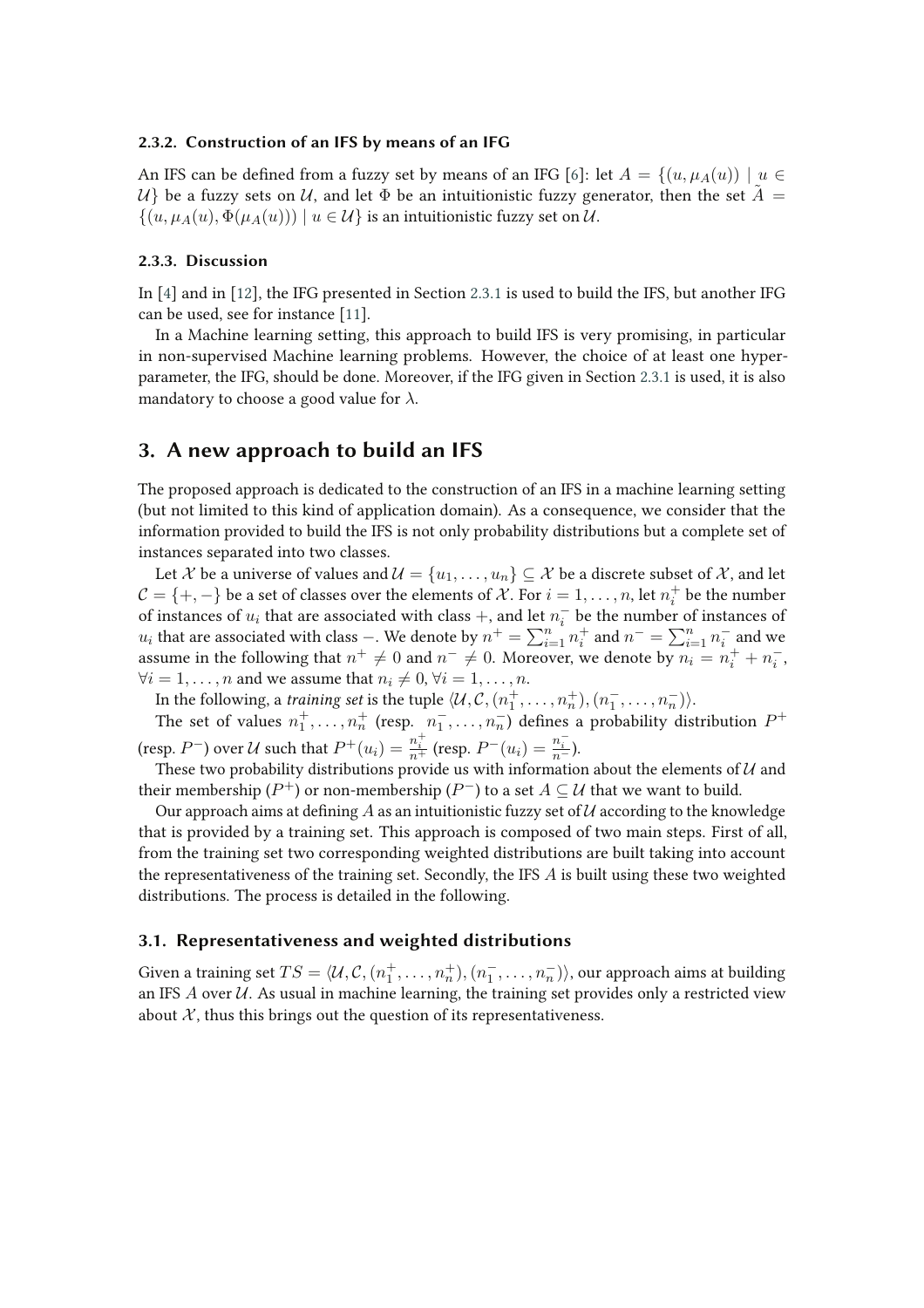### **3.1.1. Representativeness degree**

To highlight the representativeness of a training set, we introduce the use of a degree that should be set either by a user that knows the problem under study, or automatically by means of an objective decision process. This degree highlights how the training set can be considered as sufficiently representative to infer knowledge that could be generalised to  $X$ .

The *representativeness degree*  $\rho \in [0,1]$  *of the training set*  $\langle \mathcal{U}, \mathcal{C}, (n^+_1,\ldots,n^+_n), (n^-_1,\ldots,n^-_n) \rangle$ is such that:

- $\rho = 0$  when the training set is not representative of X. In this case, the knowledge it provides are not usable for any elements of  $\mathcal X$  not in  $\mathcal U$ .
- $\rho = 1$  when the training set is completely representative of X. In this case, the knowledge it provides is completely usable for any elements of  $X$ .
- the greater  $\rho$ , the more representative the training set.

The representativeness degree evaluates how much we could be confident in the fact that the probability distributions induced by  $(n_i^+$  $\hat{p}_{i}^{+}\}_{i=1,..,n}$  and  $(n_{i}^{-})_{i=1,..,n}$  reflects the respective probability distributions on  $\mathcal{X}$ . This representativeness degree is either given by the user that appreciate how the knowledge provided by  $\mathcal U$  could be generalised to  $\mathcal X$ , or it could be determined automatically (to be studied in future work).

#### **3.1.2. Lack-of-knowledge degree**

The representativeness degree is an information about the training set. It could be used to weight the information associated with any example  $u \in \mathcal{U}$  provided in the training set.

**Definition 1.** Let  $TS = \langle \mathcal{U}, \mathcal{C}, (n_1^+, \dots, n_n^+), (n_1^-, \dots, n_n^-) \rangle$  be a training set of X, and  $\rho \in [0,1]$ *be the representativeness degree of*  $TS$ *. The lack-of-knowledge degree of*  $u_i \in U$  *is defined as*  $l(u_i) = \rho * \frac{n_i}{n m_i}$  $\frac{n_i}{n_{max}}$  with  $n_{max} = \sup_{\{i=1,...,n\}} n_i$ .

The lack-of-knowledge degree takes into account not only the representativeness of the training set, but also, for a given property (membership or non-membership) the number of elements that possess this property. This is represented by the use of  $n_{\text{max}} = \sup_{\{i=1,\dots,n\}} n_i$  to weight the value  $n_i$ . This degree enables us to take into account the representativeness of  ${\cal U}$  to reduce the influence of an example used for the construction of the IFS  $A$  from  $P^+$  and  $P^-$ .

It is easy to see that, for all  $i = 1, \ldots, n$ ,  $l(u_i) \in [0, 1]$  as  $\rho \in [0, 1]$  and  $0 \leq \frac{n_i}{n_i}$  $\frac{n_i}{n_{\max}} \leq 1.$ 

### **3.1.3. Weighted probability distributions**

The lack-of-knowledge degree is used to weight the influence of the information related to an example  $u$  with regard to the global information brought out by the training set.

**Definition 2.** Let  $TS = \langle \mathcal{U}, \mathcal{C}, (n_1^+, \dots, n_n^+), (n_1^-, \dots, n_n^-) \rangle$  be a training set of X, and  $\rho \in [0,1]$ *be the representativeness degree of TS. The weighted probability distributions over U related to* the classes *C* are defined  $\forall i = 1, ..., n$  as:  $P_w^+(u_i) = l(u_i) \frac{n_i^+}{n_i}$  and  $P_w^-(u_i) = l(u_i) \frac{n_i^-}{n_i}$ .

It is easy to see that, for all  $i=1,\ldots,n,$  as  $l(u_i)\in [0,1]$  and  $\frac{n_i^+}{n_i}\in [0,1]$  (resp.  $\frac{n_i^-}{n_i}\in [0,1]$ ), we have  $P_w^+(u_i) \in [0, 1]$  (resp.  $P_w^-(u_i) \in [0, 1]$ ).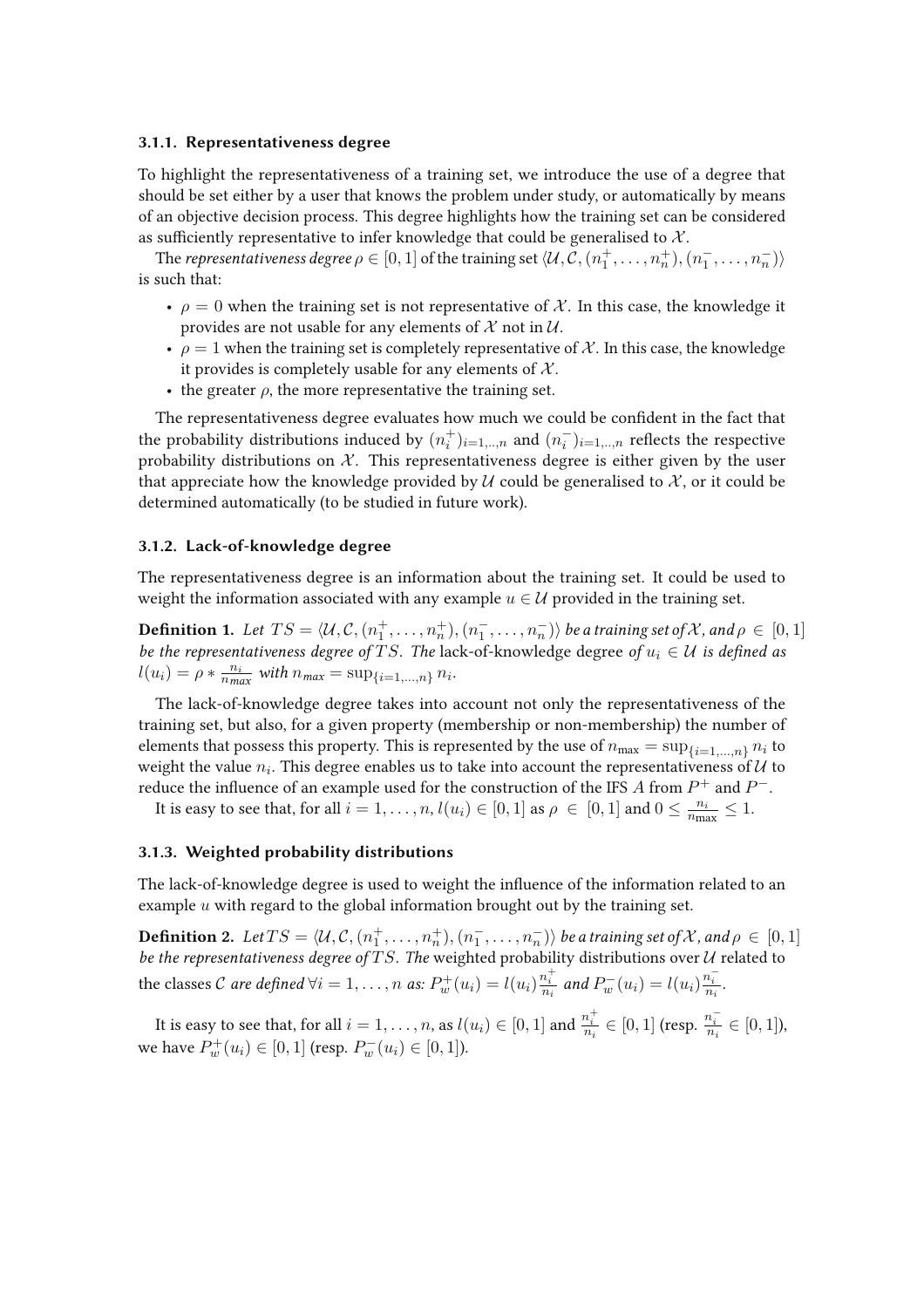### **3.2. Construction of an IFS**

From a training set, associated with a representativeness degree, it is possible to define an intuitionistic fuzzy set taking into account the information related to the classes: class  $+$  representing the information related to the membership of elements to A and class  $-$  representing the information related to their non-membership to A.

**Definition 3.** Let  $TS = \langle \mathcal{U}, \mathcal{C}, (n_1^+, \dots, n_n^+), (n_1^-, \dots, n_n^-) \rangle$  be a training set of X, and  $\rho \in [0,1]$ *be the representativeness degree of* TS. The intuitionistic fuzzy set A is defined as

$$
A = \{ (u, P_w^+(u), P_w^-(u)) \mid u \in \mathcal{U} \}.
$$

Indeed, it is easy to see that A is an IFS as we have for all  $u_i \in \mathcal{U}$ :

- $P_w^+(u_i) \in [0,1]$  and  $P_w^-(u_i) \in [0,1]$  (see Section 3.1.3);
- $P_w^+(u_i) + P_w^-(u_i) = l(u_i) \frac{n_i^+}{n_i} + l(u_i) \frac{n_i^-}{n_i} = l(u_i)$  and  $0 \le l(u_i) \le 1$  (see Section 3.1.2).

### **4. Experimental study**

A preliminary experimental study is presented in this section to study the influence of the representativeness degree, and to compare the IFS built by means of each of the presented approaches.

The experiments are conducted on a training set proposed in [7]. The set  $U$  contains 10 elements associated with different sizes  $n_i$ . In [7], two probability distributions on  $\mathcal U$  are given to represent the membership and the non-membership to the IFS  $A$  to build. In our experiments, these probability distributions have been used to generate the values  $(n^+_1,\ldots,n^+_n)$ , and  $(n_1^-, \ldots, n_n^-)$  by considering that the total size of the set + (resp.  $-)$  is 1000 elements. The resulting training set is presented in the 2 first columns in Table 1.

A global analysis of this training set leads us to consider that, among the elements  $u$ , there are some elements that are more representative than others. For instance,  $u_1$  has only a size of 125 where  $u_5$  is associated with a size of 351. Indeed, this highlights the fact that we could be less confident in the decision that could be drawn from this training set for  $u_1$  than for  $u_5$ .

### **4.1. Comparison of approaches**

In Table 1, we present the IFS built by each of the 3 approaches presented in this paper: our proposed approach with  $\rho = 1$  (complete representativeness of the training set), the approach by [7], and the approach by [6] with  $\lambda = 0.5$ . Concerning this last approach, as it takes into account only one probability distribution, the given IFS is obtained with only the information related to  $+$ .

The three IFS built by these three approaches are very different. It should be seen that

• the IFS built by [6] does not provide a great hesitancy (intuitionistic indices  $\pi$ ) unlike the other 2 approaches. In this approach, this hesitancy is related to the choice of  $\lambda$ , but it takes into account only one information from the training set: the probability distribution associated with the membership of the elements.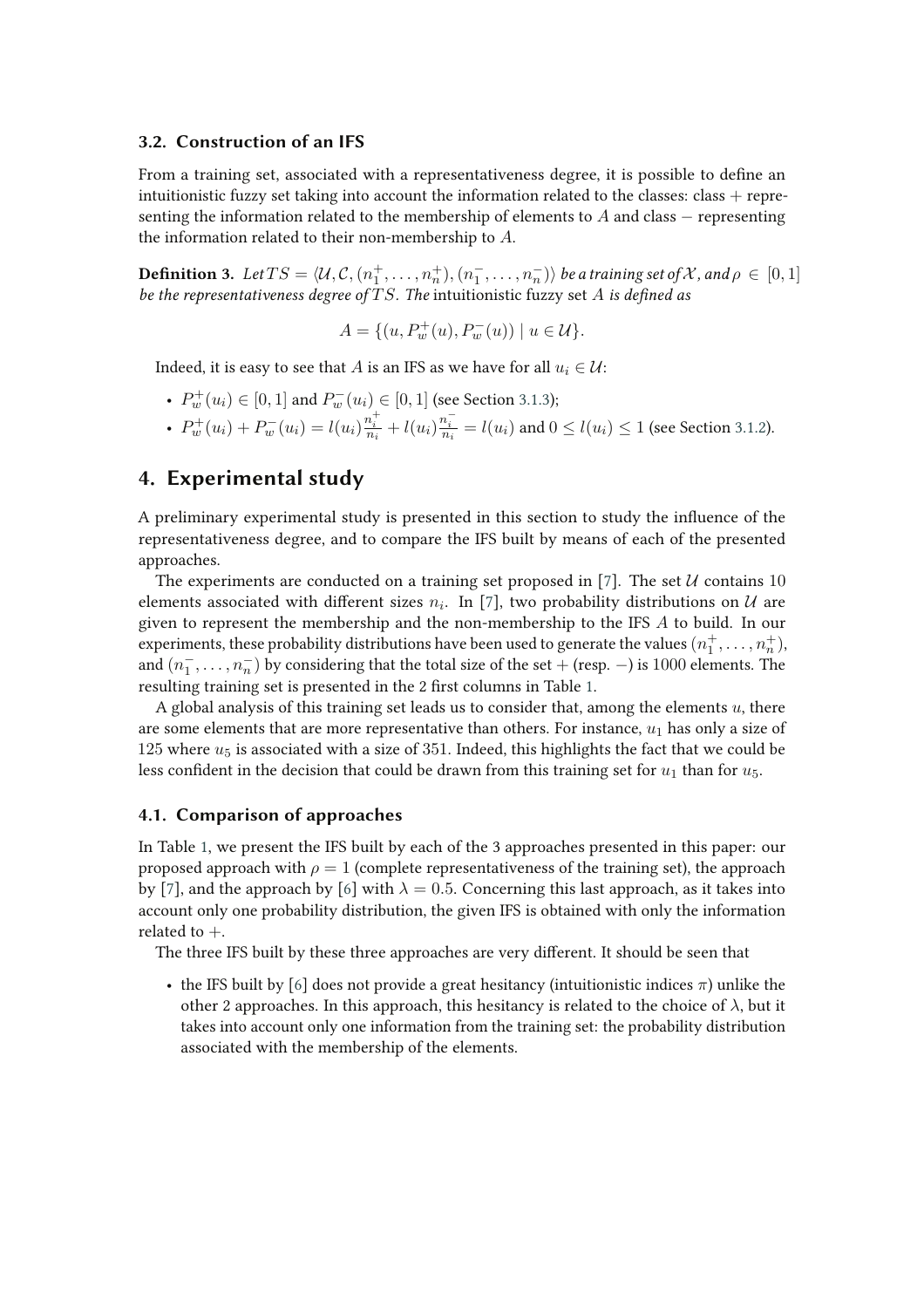|     | Size     |     | Proposed app. ( $\rho = 1$ ) |         |         | Approach by [7] |         |         | Approach by [6] ( $\lambda = 0.5$ ) |         |         |
|-----|----------|-----|------------------------------|---------|---------|-----------------|---------|---------|-------------------------------------|---------|---------|
|     | $+$      |     | $\mu_A$                      | $\nu_A$ | $\pi_A$ | $\mu_S$         | $\nu_S$ | $\pi_S$ | $\mu_B$                             | $\nu_B$ | $\pi_B$ |
| u1  | $\theta$ | 125 | 0.0                          | 0.356   | 0.644   | 0.0             | 0.994   | 0.006   | 0.0                                 | 1.0     | 0.0     |
| u2  | $\theta$ | 128 | 0.0                          | 0.365   | 0.635   | 0.0             | 1.0     | 0.0     | 0.0                                 | 1.0     | 0.0     |
| u3  | 34       | 117 | 0.097                        | 0.333   | 0.57    | 0.038           | 0.796   | 0.166   | 0.034                               | 0.934   | 0.032   |
| u4  | 165      | 80  | 0.47                         | 0.228   | 0.302   | 0.26            | 0.272   | 0.468   | 0.165                               | 0.717   | 0.118   |
| u5  | 301      | 50  | 0.858                        | 0.142   | 0.0     | 0.5             | 0.0     | 0.5     | 0.301                               | 0.537   | 0.162   |
| u6  | 301      | 50  | 0.858                        | 0.142   | 0.0     | 0.5             | 0.0     | 0.5     | 0.301                               | 0.537   | 0.162   |
| u7  | 165      | 80  | 0.47                         | 0.228   | 0.302   | 0.26            | 0.272   | 0.468   | 0.165                               | 0.717   | 0.118   |
| u8  | 34       | 117 | 0.097                        | 0.333   | 0.57    | 0.038           | 0.796   | 0.166   | 0.034                               | 0.934   | 0.032   |
| u9  | $\theta$ | 128 | 0.0                          | 0.365   | 0.635   | 0.0             | 1.0     | 0.0     | 0.0                                 | 1.0     | 0.0     |
| u10 | $\theta$ | 125 | 0.0                          | 0.356   | 0.644   | 0.0             | 0.994   | 0.006   | 0.0                                 | 1.0     | 0.0     |

**Table 1**

Comparison of the 3 approaches.

- the IFS built by [7] provides an hesitancy, however, it does not take into account the representativeness of each element.
- the IFS built by the proposed approach highlights the importance of the information provided on each element. This leads to an hesitancy more important for  $u_1$  than for  $u_5$ for instance.

### **4.2. Influence of the representativeness degree**

In order to study the influence of the representativeness degree, the proposed approach has been used with different values of this degree for the same training set. The training is similar to the one detailed in the previous section. The resulting IFS obtained with the approach used with increasing values of the representativeness degree  $\rho$  is presented in Table 2. This table should be completed with the result for  $\rho = 1$  given in Table 1.

These results show the great influence of the representativeness degree in the resulting IFS, this influence can be highlighted by the values of the intuitionistic indices  $\pi$  of the resulting IFS: the greater the representativeness degree, the lower the values of the intuitionistic indices. This perfectly highlights the behaviour of the approach to build an IFS that is needed in a Machine learning setting: the intuitionistic fuzzy index is a representation of the lack of knowledge that is associated with the membership of an element u to the IFS  $\hat{A}$  [13], therefore the representativeness of the training set induces the lack of knowledge that is associated with the data belonging to this training set.

A main question arises here on *"how to choose a good value for* ρ*?"*. This value could be set by the user if he/she has sufficient knowledge to evaluate the representativeness of the training set. Otherwise,  $\rho$  could also be set by means of an automatic approach, for instance, by considering the size of the training set with regard to the dimension of  $X$ .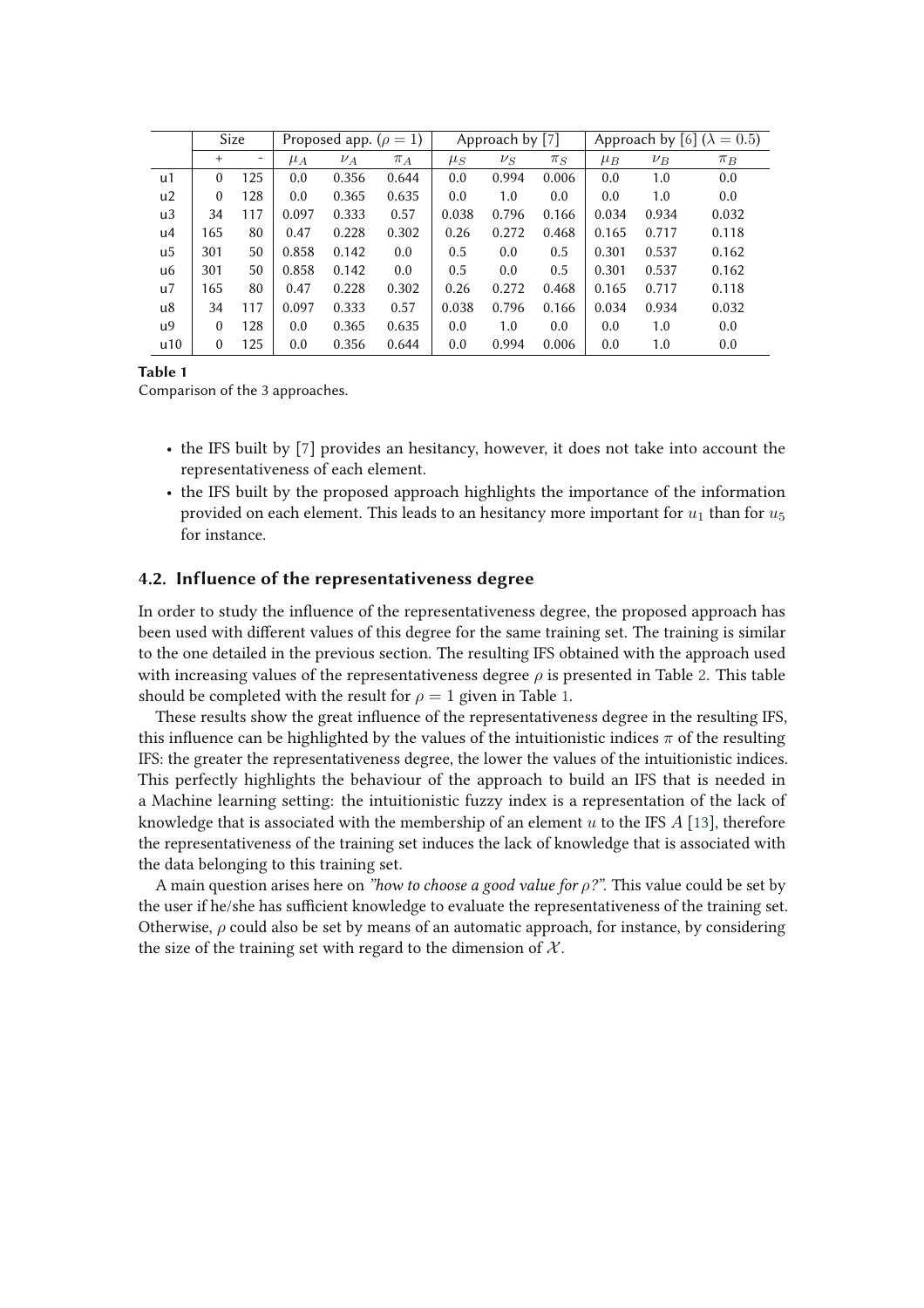|     | Size     |     | Proposed app. ( $\rho = 0.1$ ) |             |             | Proposed app. ( $\rho = 0.25$ ) |              |              | Proposed app. ( $\rho = 0.75$ ) |              |              |
|-----|----------|-----|--------------------------------|-------------|-------------|---------------------------------|--------------|--------------|---------------------------------|--------------|--------------|
|     | $+$      | -   | $\mu_{0.1}$                    | $\nu_{0.1}$ | $\pi_{0.1}$ | $\mu_{0.25}$                    | $\nu_{0.25}$ | $\pi_{0.25}$ | $\mu$ <sub>0.75</sub>           | $\nu_{0.75}$ | $\pi_{0.75}$ |
| u1  | $\theta$ | 125 | 0.0                            | 0.036       | 0.964       | 0.0                             | 0.089        | 0.911        | 0.0                             | 0.267        | 0.733        |
| u2  | $\theta$ | 128 | 0.0                            | 0.036       | 0.964       | 0.0                             | 0.091        | 0.909        | 0.0                             | 0.274        | 0.726        |
| u3  | 34       | 117 | 0.01                           | 0.033       | 0.957       | 0.024                           | 0.083        | 0.892        | 0.073                           | 0.25         | 0.677        |
| u4  | 165      | 80  | 0.047                          | 0.023       | 0.93        | 0.118                           | 0.057        | 0.825        | 0.353                           | 0.171        | 0.476        |
| u5  | 301      | 50  | 0.086                          | 0.014       | 0.9         | 0.214                           | 0.036        | 0.75         | 0.643                           | 0.107        | 0.25         |
| u6  | 301      | 50  | 0.086                          | 0.014       | 0.9         | 0.214                           | 0.036        | 0.75         | 0.643                           | 0.107        | 0.25         |
| u7  | 165      | 80  | 0.047                          | 0.023       | 0.93        | 0.118                           | 0.057        | 0.825        | 0.353                           | 0.171        | 0.476        |
| u8  | 34       | 117 | 0.01                           | 0.033       | 0.957       | 0.024                           | 0.083        | 0.892        | 0.073                           | 0.25         | 0.677        |
| u9  | $\theta$ | 128 | 0.0                            | 0.036       | 0.964       | 0.0                             | 0.091        | 0.909        | 0.0                             | 0.274        | 0.726        |
| u10 | $\theta$ | 125 | 0.0                            | 0.036       | 0.964       | 0.0                             | 0.089        | 0.911        | 0.0                             | 0.267        | 0.733        |

**Table 2**

Results with various representativeness degrees.

## **5. Conclusion**

In this paper, the problem of building intuitionistic fuzzy sets is tackled. After a survey of the two main existing approaches from the literature to build IFS from probability distributions, a new approach is proposed. The aim of this new approach is to be used in a Machine learning setting where it is important to take into account the representativeness of the training set.

The proposed approach is based on the use of a representativeness degree of the given training set and the determination of a lack-of-knowledge degree to weight the importance of each element of the training set. This approach enables to build an IFS where the intuitionistic fuzzy index is a good indicator of the lack of knowledge associated with the given training set.

In future work, even if a good choice could be to set  $\rho$  to 1, a first study to conduct will be to find a way to make the choice of a good value for  $\rho$ , for instance by means of some automatic ways to set this value. Secondly, the resulting IFS will be used in a complete Machine learning approach, to build a classification model from a given training set. Moreover, future work will also deepen the study on the proposed approach in term of convergence property and the complexity

# **Acknowledgments**

The author would like to thank the anonymous reviewers for their valuable suggestions.

### **References**

- [1] K. T. Atanassov, Intuitionistic fuzzy sets, Fuzzy Sets and Systems 20 (1986) 87–96.
- [2] I. Couso, H. Bustince, From fuzzy sets to interval-valued and Atanassov intuitionistic fuzzy sets: A unified view of different axiomatic measures, IEEE Transactions on Fuzzy Systems 27 (2019) 362–371.
- [3] Y. Bengio, Y. Lecun, G. Hinton, Deep learning for AI, Communications of the ACM 64 (2021) 58–65.